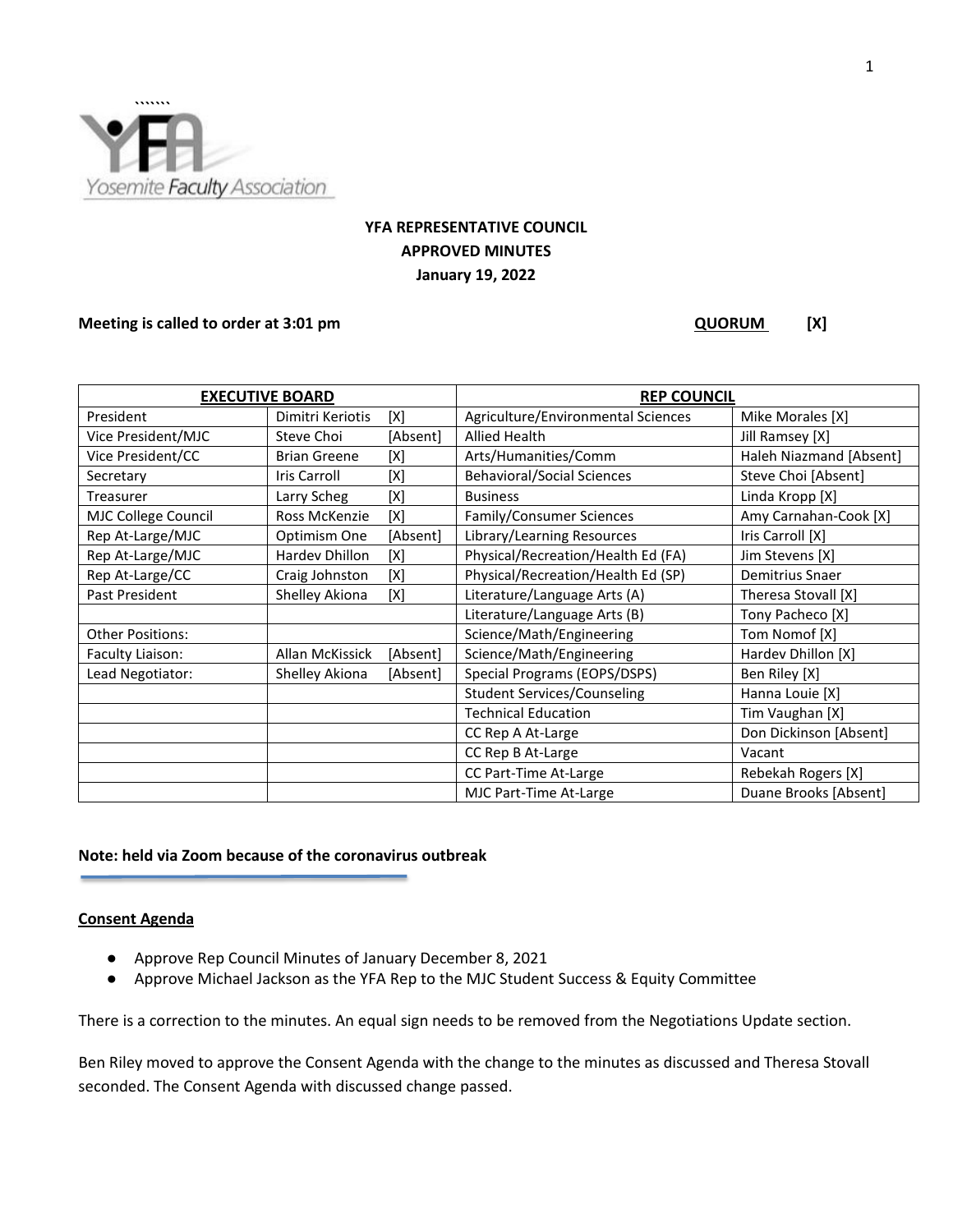#### **Action/Discussion/Continuing Projects**

Spring 2022 On-Campus Issues, Existing and Potential – Dimitri Keriotis

- Columbia College has a lot of issues with their lack of an institutional plan for return to campus. They are going to have "honor" rapid testing for everyone, which will not begin until the third week of the semester. People will test on their own and uploading their verification status is voluntary. Therefore, it is the faculty member's responsibility to check the status of their students, but the students aren't required to show verification because it's voluntary. Even though Cal OSHA came out and said that workplaces cannot rely on self-testing, this is what Columbia has decided to do. Employees can stop any student at any time and ask to see their green screen. If the student is under 18, they will not have a green screen because the app will not allow them to sign up. Also, they are asking for individual departments to decide how they want to handle this situation, meaning that there may not be a consistent procedure across campus. This approach is not meeting the goal of making people feel safe on campus. Faculty feel unseen and unheard. Especially because faculty have recommended using the one-point of entry for the campus as a place to check the health status for everyone coming onto campus.
- There were reports of MJC faculty not knowing what to do when their student tests positive or is sick. One representative described a situation in which a faculty member advised their student, who had tested positive, to drop the course. YFA is concerned that this faculty member may not have been trained on how to handle this situation and may feel that their perspective on this situation is unknown.
- Our MJC Nursing representative informed the group that the process is as follows: a student is referred to student health and there is a form they fill out to gather information. Health services takes care of quarantining. It is up to the student to inform faculty if they tested positive.
- Based on comments and a lack of general understanding among representatives, it is clear that the system lacks communication.
- Also, concern was raised that the dashboard does not offer much information beyond broad test results.

# **Announcements, Updates, Reports, and Other Business**

President's Report – Dimitri Keriotis

- Dimitri commented on the numerous issues for which YFA has been working to represent faculty during the end of December and early January:
	- We have reintroduced the District to the issue of our part-time faculty colleagues having the possibility of purchasing life insurance through the District. In fact, this issue is part of the Governor's newly-proposed budget with an amount of \$200 million having been set aside.
	- As you may recall, during the General Membership Meeting earlier this month, one faculty member brought up his concern that the COVID testing company would sell our data to China. Dimitri has inquired about that and has been assured that the company is destroying all samples.
	- MJC recently needed to intervene when the VP of Student Services was going to require all counseling faculty to work on campus. YFA was able to stave off this proclamation.
	- There was a lot of discussion about the new Self Service add system and the fact that it is causing a lot of extra work on the part of faculty.
	- We also discussed many issues with the new bookstore. One of the biggest being that Columbia College completely got rid of their physical bookstore and opted to have a completely online bookstore that is centrally administered at MJC. This change has caused extra work on the part of library faculty at Columbia and frustration for students who get contacted that their textbooks have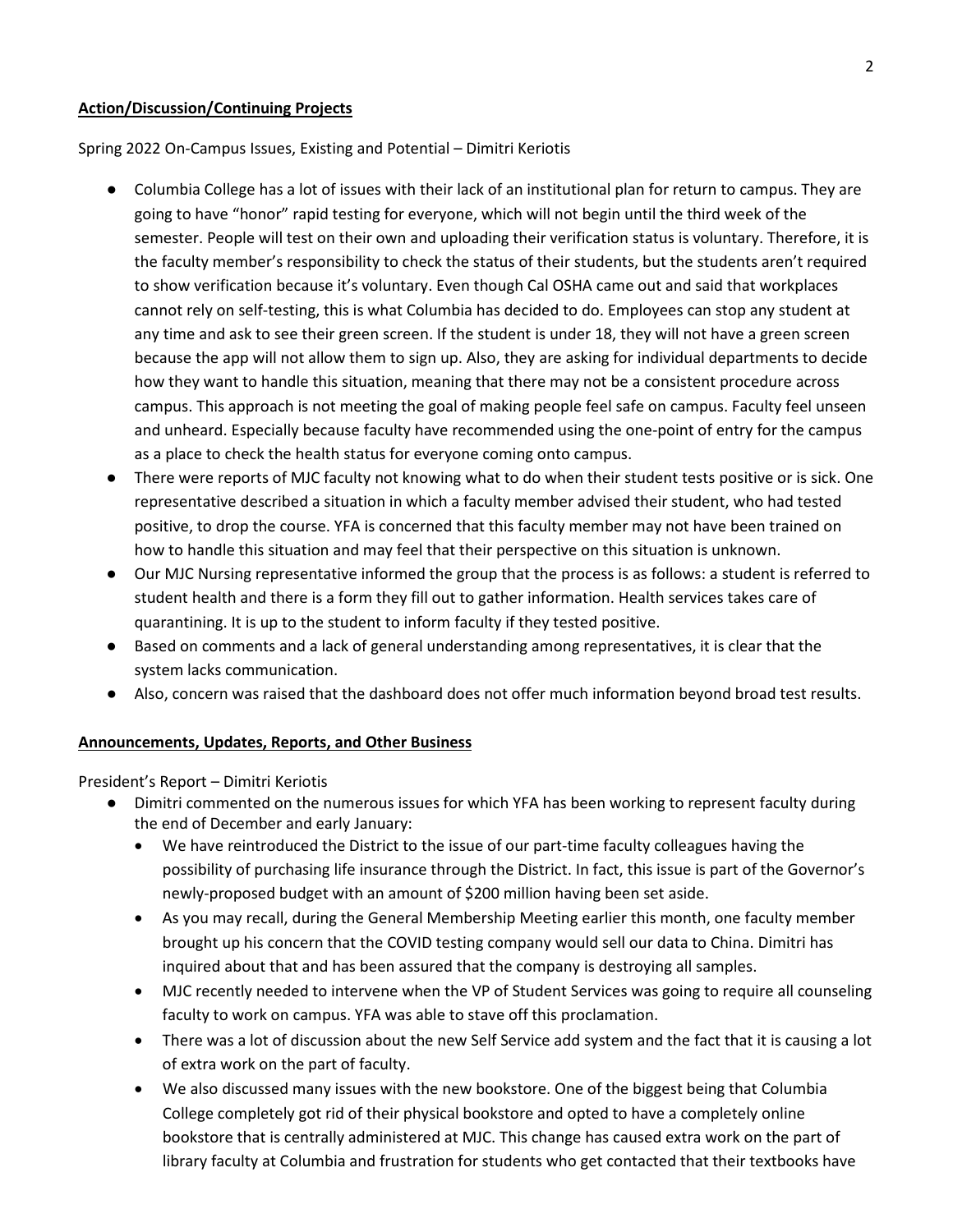arrived, when the communication really means that the texts have arrived at MJC and not at Columbia.

- MJC faculty expressed complaints about the bookstore's new Copyright approval process: the increased amount of time it takes to get materials approved and the increased cost to students. There was also concern expressed about the frequency with which the bookstore did not order enough books for every student needing one.
- YFA also got involved to help faculty who were affected by the 44 sections that would not have COVID verification at the entrance of their buildings.
- At the last board meeting, Board Member Milt Richards said that he wanted to see a breakdown of information on the COVID dashboard. YFA would like that too but Dimitri does not know where that request stands now.
- Dimitri gave us an update on the August YFA dues that the District did not collect and thanked Geri Wend for all of the work she has put in to try to retrieve those dues without any help from the District. Jim Sahlman reiterated that according to Article 24, the District should be collecting dues. A conversation ensued as to what assurances we have that the District will not make a dues deduction again.
- MOUs there are three that are moving forward for signature: Part-time office hour pay, Large lecture to include more than 3-unit courses, and Evaluation cycle. The last MOU that we've been working on is PT committee work.
- Dimitri also clarified that general meetings are held for YFA members. Apparently, some faculty who are not members, got upset that they weren't invited to the January General Membership Meeting. He encouraged those faculty to join YFA.
- Dimitri concluded by thanking the Representatives for their liaison work in which they work so closely with YFA leadership and the faculty they serve.

Vice Presidents' Updates – Steve Choi / Brian Greene

- Steve was absent but Dimitri reported on many of the issues above.
- Brian (Columbia College) reported that a complaint at Columbia College was resolved in the faculty member's favor. He continued by discussing the general malaise among Columbia College faculty caused by the changes in the bookstore (noted above), their lack of direction regarding COVID procedures, and all the extra work caused by the new Self Service add system.
- Secretary/Membership Coordinator Update Iris Carroll
	- $\circ$  Iris reported that she had just completed the part-time faculty audit from the December pay period. We have 60 Part-Time members with 11 more for whom we have not received new member forms from Payroll. One Full-Time member wants to withdraw because of finances and impending retirement. Geri contacted her to explain the bylaws timelines and she is fine with that.
- Treasurer's Update Larry Scheg
	- $\circ$  Larry reported that we are still about 40% of the suggested balance for a healthy union.
- College Council Reports Ross McKenzie / Craig Johnston
	- o Ross: No report
	- $\circ$  Craig: Nothing to report because their first meeting at Columbia College is Friday, January 21, 2022.
- Negotiations Update Shelley Akiona / Negotiations Team
	- o In Shelley's absence, Brian Greene reported that we had our first negotiations session on Friday, January 14. We continue to work on establishing a sustainable benefits model that would require little to no cost to faculty. We have not made much progress so far. The District really wants to